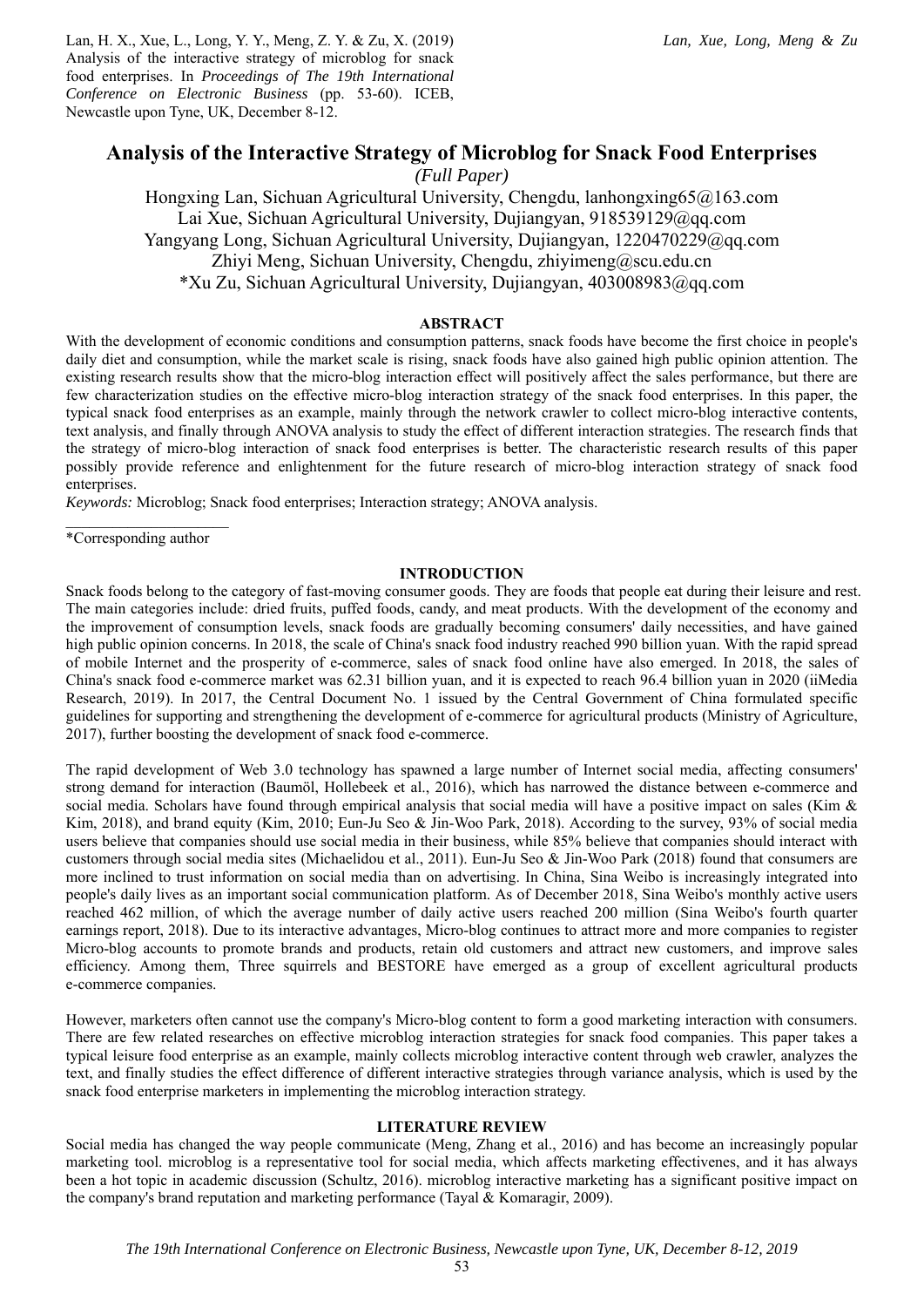The classification of interactive strategies mainly focuses on frequency, form, direction and content. Among them, classification according to content is the main classification standard of microblog interactive strategy. Based on content classification, scholars mainly study from the perspective of interaction style and influence strategy(Yan & Chang, 2013). According to the difference of interaction style, Sheth(1976) divides the interaction strategy into three types: task-oriented, interactive-oriented and self-oriented. Köhler et al.(2011) also proposes a similar classification based on the differences in interaction styles. It is believed that the types of interaction strategies mainly include social interaction and task-oriented interaction. Social interaction refers to the communication between the two parties mainly involves the information content of the social level. Task-oriented interaction is mainly embodied in specific business information, and it is pointed out that the two interaction strategies have a significant impact on consumer adaptability and corporate performance. Yan & Chang(2013) followed the classification criteria of scholars such as Köhler(2011) and further defined each type: the purpose of social interaction is to satisfy the emotional needs of consumers and to establish and enhance good social relations between the two parties. Task-oriented interaction is to enable consumers to quickly and easily understand the company and products, and to stimulate consumers and enterprises to create value together. Using grounded theory, the social interaction content is subdivided into three categories: general knowledge, professional knowledge and emotional communication; the task-oriented interactive content is subdivided into three categories: product interaction, corporate image interaction and co-creation activities, and confirms social interaction. The strategy has a positive effect on the consumer's emotional and relevance perception, and the task-oriented interactive strategy has a positive effect on the positive word-of-mouth communication of the enterprise. In view of the degree of academic recognition and the particularity of the research sample, this study refers to the classification criteria of microblog interactive content strategy based on the differences in microblog interaction styles between Köhler et al. (2011) and Yan & Chang (2013).

The effect of microblog interactive strategy is a direct criterion for measuring the effectiveness of microblog interactive strategy(Bi, Zhang & Zuo, 2013). Scholars mainly study the effect of microblog interactive marketing through repost number, number of comments and likes.[8]From the perspective of interactive strategy, the interactive effect of microblog content can analyze the impact of each interactive strategy on consumer differentiation, so as to help enterprises create more interactive scenarios and propose effective marketing strategies. In view of the actual needs and significance of the research, this paper based on the type of corporate microblog interactive content strategy, using the number of forwards, comments and points of praise directly related to the microblogging interaction strategy to evaluate the effectiveness of the interactive strategy.

## **RESEARCH METHODOLOGY**

### **Research Sample**

This article takes the official microblog of three leisure food companies in Sina Weibo as the research object, and the three companies are Three squirrels, Baicaowei, BESTORE. The three sample companies are ahead of other brands of the same type in terms of sales volume and brand awareness, and have a large number of fans in Sina Weibo. The company operates official microblog daily to maintain positive interaction with consumers. Therefore, in order to study the effectiveness of the microblog interactive strategy of the snack food company, Three squirrels, Baicaowei, and BESTORE are more representative.

This research mainly collects Sina Weibo data of sample enterprises through web crawlers. To ensure the stability of the experimental data and reduce the interference of extreme values, the microblog data is first cleaned. Using box plots in SPSS to eliminate likes, comments, or forward an excessive number of microblogs, and eliminate duplicates or incomplete microblog samples. Finally, after the data was cleaned, 33,195 effective microblogs were obtained from three sample companies, including 10147 for Three squirrels, 8918 for Baicaowei, and 14,130 for BESTORE. Subsequent data processing will use 33,195 microblogs after data cleaning as research samples.

## **Research Design**

This study mainly uses content analysis and analysis of variance for sample data to study the relationship between the interactive strategy of snack food microblogging and the effectiveness of consumer interaction. Content analysis is a scientific research method that combines objective, systematic and qualitative and quantitative information that can be exchanged. In this study, the machine language learning classifier was used to quantify the microblog content of the snack food enterprise, and then the variance research was analyzed.

It should be emphasized that the core research part is to make a classifier for machine language learning through python3.7, and use 480 pieces of microblog data classified by manual coding as a training set. The specific coding rules are based on the analysis framework of the enterprise microblog interactive content strategy type. In this paper, the content of the enterprise microblog is extracted and quantified, respectively, " $1 =$  general knowledge", " $2 =$  emotional communication", " $3 =$  product interaction ",  $4 =$  corporate image interaction" and " $5 =$  cocreation activities", and enter the number of repost and number of comments of the enterprise's microblog content. After many tests, 33,195 effective microblogs were processed in machine language to realize the classification of microblog interactive strategies. The test showed that the effective classification of classifiers was up to 83.78%.

## **Descriptive Statistics**

## **DATA ANALYSIS AND RESULTS**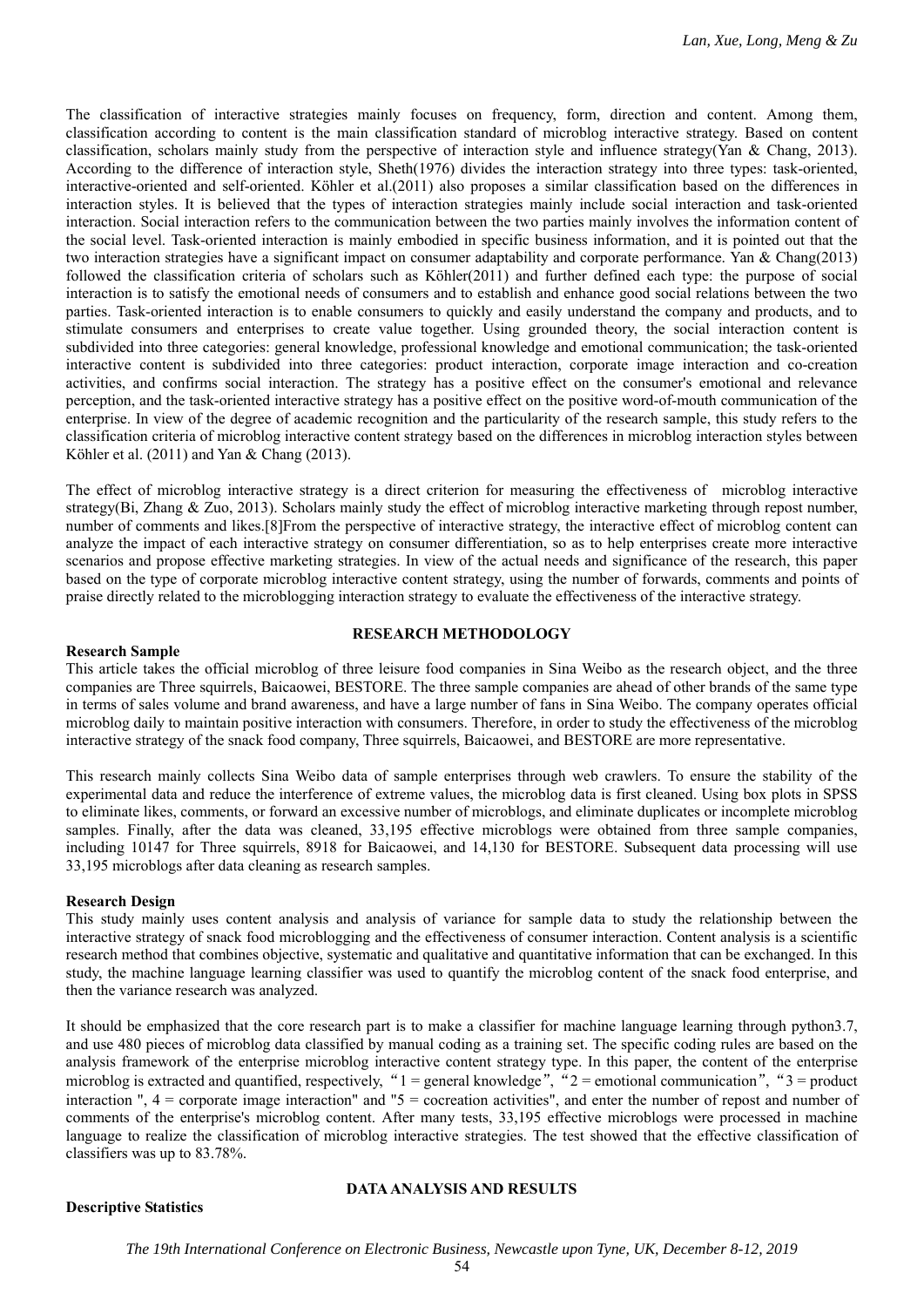There are significant differences in the implementation of microblog interactive content strategies among the three leisure food companies. Through the classification and summary statistics of the social interaction strategy and task-oriented interaction strategy in the sample enterprise microblog, the general situation of the enterprise microblog in implementing the interactive content strategy is shown in Table 1:

|                              | Table 1: Implementation of microblog Interactive Strategy for Leisure Food Enterprises |                 |            |                  |            |                |            |  |  |
|------------------------------|----------------------------------------------------------------------------------------|-----------------|------------|------------------|------------|----------------|------------|--|--|
| <b>Microblog</b> interaction |                                                                                        | Three squirrels |            | <b>Baicaowei</b> |            | <b>BESTORE</b> |            |  |  |
|                              | strategy types                                                                         | Frequency       | Percentage | Frequency        | Percentage | Frequency      | Percentage |  |  |
| Socialit<br>у                | General<br>knowledge                                                                   | 3040            | 29.96%     | 1834             | 20.57%     | 5493           | 38.87%     |  |  |
|                              | Emotional<br>communication                                                             | 146             | $1.44\%$   | 397              | 4.45%      | 885            | 6.26%      |  |  |
| Task-ori<br>ented            | Product<br>interaction                                                                 | 388             | 3.82%      | 3697             | 41.46%     | 1419           | $10.04\%$  |  |  |
|                              | Corporate image<br>interaction                                                         | 433             | 4.27%      | 681              | 7.64%      | 783            | 5.54%      |  |  |
|                              | Cocreation<br>activities                                                               | 6140            | 60.51%     | 2309             | 25.89%     | 5550           | 39.28%     |  |  |
| Total                        |                                                                                        | 10147           | $100\%$    | 8918             | $100\%$    | 14130          | 100%       |  |  |

According to Table X, Three squirrels's microblog content interaction strategy is mainly based on task-oriented cocreation activities, accounting for more than 60% of the number of historical effective microblogs; while the social interaction strategy accounts for only 1.44% of emotional communication. Compared with Three squirrels, Baicaowei's strategy is based on task-oriented, but cocreation activities only account for 25.89%, and the most used strategy is product interaction, reaching 41.46%. In the implementation of BESTORE microblog content interaction strategy, the general knowledge category of social strategy category accounted for 38.87%, which is close to the correlation activity of 39.28% of task-oriented strategy. It can be seen that the three representative sample companies also have different focuses on the interactive strategy of microblog content.

From the descriptive statistics of the number of reposts, number of comments and number of likes of the three companies (Table 2, Table 3, Table 4), from the descriptive statistics, The average number of forwarding numbers, comments, and likes in the corporate microblog social strategy of the three squirrels is relatively close. The number of co-creation activities, the number of comments, and the number of likes in the task-oriented strategy are the highest. The average number of repost and number of likes of the general knowledge of Baicaowei's corporate microblogging social strategy is 63.65 and 95.26 respectively. In the task-oriented strategy, the number of co-creation activities, the number of comments, and the number of likes are the highest. The mean value of the variables in BESTORE's corporate microblog social strategy is relatively close. In the task-oriented strategy, the number of comments of the comparison activities is the highest, reaching 44.9. It can be seen that consumers are more inclined to task-oriented interactive behavior. In social strategies, consumers' preference for general knowledge and emotional communication is less.

|          |                                  |           | Table 2: Descriptive statistics for Three squirrels |                      |                            |            |  |
|----------|----------------------------------|-----------|-----------------------------------------------------|----------------------|----------------------------|------------|--|
|          |                                  |           | <b>Sociality</b>                                    | <b>Task-oriented</b> |                            |            |  |
| Variable | <b>Statistical</b><br>indicators | General   | <b>Emotional</b>                                    | Product              | Corporate image Cocreation |            |  |
|          |                                  | knowledge | communication interaction interaction               |                      |                            | activities |  |
| Repost   | Mean                             | 20.61     | 30.25                                               | 19.38                | 25.53                      | 123.39     |  |
|          | Standard<br>deviation            | 198.634   | 206.551                                             | 76.779               | 143.12                     | 533.011    |  |
|          | N                                | 3040      | 146                                                 | 388                  | 433                        | 6140       |  |
|          | Mean                             | 50.77     | 41.95                                               | 39.12                | 53.54                      | 118.61     |  |
| Comment  | Standard<br>deviation            | 151.319   | 71.004                                              | 111.223              | 192.691                    | 325.2      |  |
|          | N                                | 3040      | 146                                                 | 388                  | 433                        | 6140       |  |
|          | Mean                             | 106.16    | 106.51                                              | 69.1                 | 105.69                     | 121.22     |  |
| Likes    | Standard<br>deviation            | 231.655   | 303.846                                             | 122.38               | 266.155                    | 260.3      |  |
|          | N                                | 3040      | 146                                                 | 388                  | 433                        | 6140       |  |
|          |                                  |           | Table 3: Descriptive statistics of Baicaowei        |                      |                            |            |  |
|          | Variable Statistical             |           | Sociality                                           |                      | <b>Task-oriented</b>       |            |  |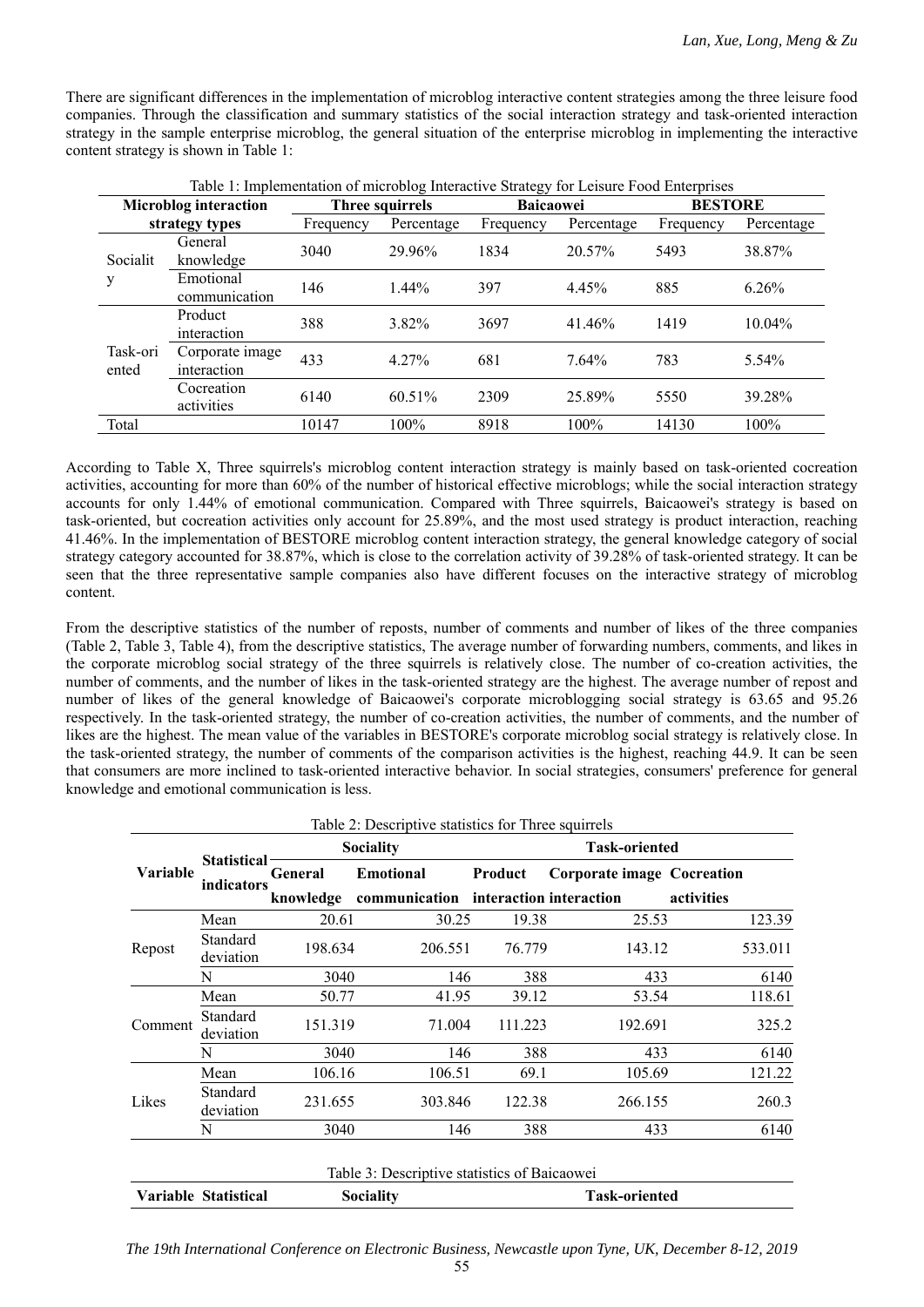|         | indicators General    |           | <b>Emotional</b>                      | Product | <b>Corporate image Cocreation</b> |            |
|---------|-----------------------|-----------|---------------------------------------|---------|-----------------------------------|------------|
|         |                       | knowledge | communication interaction interaction |         |                                   | activities |
| Repost  | Mean                  | 63.65     | 19.31                                 | 81      | 41.72                             | 132.19     |
|         | Standard<br>deviation | 400.784   | 66.085                                | 442.111 | 258.267                           | 456.699    |
|         | N                     | 1834      | 397                                   | 3697    | 681                               | 2309       |
|         | Mean                  | 35.84     | 41.91                                 | 42.28   | 32.86                             | 96.55      |
| Comment | Standard<br>deviation | 98.179    | 57.281                                | 161.441 | 183.498                           | 266.201    |
|         | N                     | 1834      | 397                                   | 3697    | 681                               | 2309       |
|         | Mean                  | 95.26     | 63.13                                 | 77.1    | 56.02                             | 97.03      |
| Likes   | Standard<br>deviation | 309.205   | 139.429                               | 271.465 | 243.125                           | 281.887    |
|         | N                     | 1834      | 397                                   | 3697    | 681                               | 2309       |

| Table 4: Descriptive statistics for BESTORE |  |
|---------------------------------------------|--|
|                                             |  |

|                 |                                  |                      | Table 4: Descriptive statistics for BESTORE               |         |                            |            |  |  |
|-----------------|----------------------------------|----------------------|-----------------------------------------------------------|---------|----------------------------|------------|--|--|
|                 |                                  |                      | <b>Sociality</b>                                          |         | <b>Task-oriented</b>       |            |  |  |
| <b>Variable</b> | <b>Statistical</b><br>indicators | General<br>knowledge | <b>Emotional</b><br>communication interaction interaction | Product | Corporate image Cocreation | activities |  |  |
|                 | Mean                             | 7.31                 | 5.04                                                      | 32.25   | 1.73                       | 33.39      |  |  |
| Repost          | Standard<br>deviation            | 88.782               | 26.716                                                    | 388.657 | 15.869                     | 213.084    |  |  |
|                 | N                                | 5493                 | 885                                                       | 1419    | 783                        | 5550       |  |  |
|                 | Mean                             | 14.26                | 14.58                                                     | 20.06   | 15.32                      | 44.9       |  |  |
| Comment         | Standard<br>deviation            | 27.058               | 26.635                                                    | 74.507  | 48.797                     | 158.879    |  |  |
|                 | N                                | 5493                 | 885                                                       | 1419    | 783                        | 5550       |  |  |
|                 | Mean                             | 13.63                | 10                                                        | 18.25   | 8.64                       | 21.07      |  |  |
| Likes           | Standard<br>deviation            | 33.76                | 10.654                                                    | 139.058 | 12.781                     | 115.562    |  |  |
|                 | N                                | 5493                 | 885                                                       | 1419    | 783                        | 5550       |  |  |

# **Analysis Of Variance**

This study used one-way ANOVA to try to explore the effect difference between the number of praises, the number of reposts and the number of comments generated by the enterprise microblog interaction strategy of various products. Before the one-way analysis of variance, the homogeneity test of variance is required. Through the test of the homogeneity of variance at different levels, the specific results are shown in Table 5:

|                          |                                  | Table 5: Variance Homogeneity Test Results |     |                |       |          |                                   |  |
|--------------------------|----------------------------------|--------------------------------------------|-----|----------------|-------|----------|-----------------------------------|--|
| <b>Sample</b><br>company | <b>Dependent Variable Levene</b> |                                            | df1 | df2            | Sig.  |          | <b>Whether the</b><br>Homogeneity |  |
| Three<br>squirrels       | repost                           | 111.061                                    |     | $\overline{4}$ | 10142 | $\theta$ | N <sub>o</sub>                    |  |
|                          | comment                          | 103.138                                    |     | $\overline{4}$ | 10142 | $\theta$ | N <sub>o</sub>                    |  |
|                          | likes                            | 17.533                                     |     | $\overline{4}$ | 10142 | $\theta$ | N <sub>o</sub>                    |  |
|                          | repost                           | 33.629                                     |     | 4              | 8913  | $\theta$ | N <sub>o</sub>                    |  |
| Baicaowei                | comment                          | 97.35                                      |     | $\overline{4}$ | 8913  | $\theta$ | N <sub>o</sub>                    |  |
|                          | likes                            | 12.985                                     |     | 4              | 8913  | $\theta$ | N <sub>o</sub>                    |  |
| <b>BESTORE</b>           | repost                           | 61.375                                     |     | 4              | 14125 | $\theta$ | No                                |  |
|                          | comment                          | 129.73                                     |     | $\overline{4}$ | 14125 | $\theta$ | N <sub>o</sub>                    |  |
|                          | likes                            | 21.335                                     |     | $\overline{4}$ | 14125 | $\theta$ | N <sub>o</sub>                    |  |

56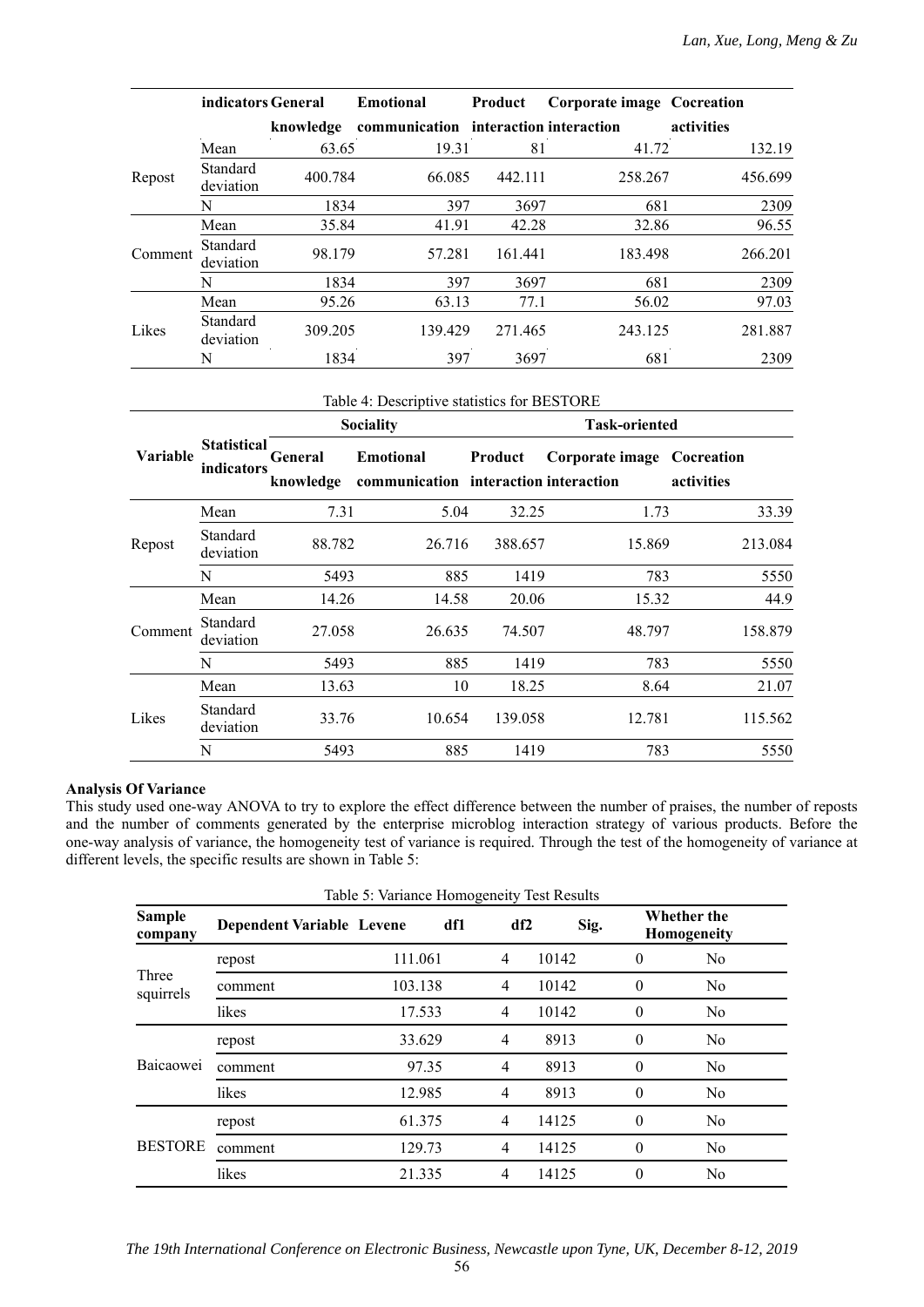It can be seen from the test results that the three-squirrels enterprise microblog interaction strategy content produces repost Levene statistic=111.061, P<0.05; comments Levene statistic = 103.138, P<0.05; likes Levene statistic=17.533, P < 0.05. Baicaowei's corporate microblogging interactive strategy content generated repost Levene statistic = 33.629, P < 0.05; comments Levene statistic =  $97.35$ , P < 0.05; likes Levene statistic = 12.985, P < 0.05. BESTORE's corporate microblogging interactive strategy content generated repost Levene statistic =  $61.375$ , P < 0.05; comments Levene statistic =  $129.73$ , P < 0.05; likes Levene statistic  $= 21.335$ ,  $P \le 0.05$ . Therefore, it is considered that there are significant differences in the microblog data of the three companies at different levels, which violates the assumption of homogeneity of variance.

Through the one-way analysis of variance of the three companies, the specific analysis results are shown in Table 6, Table 7, and Table 8.

| Table 6: ANOVA test results (Three squirrels) |                        |                         |                |                    |        |      |  |  |
|-----------------------------------------------|------------------------|-------------------------|----------------|--------------------|--------|------|--|--|
| <b>Dependent Variable</b>                     |                        | <b>Statistics index</b> | df             | <b>Mean Square</b> | F      | sig. |  |  |
| Repost                                        | Between Groups         | 25258776.77             | 4              | 6314694.192        | 34.042 |      |  |  |
|                                               | Within Groups          | 1881315845              | 10142          | 185497.52          |        |      |  |  |
|                                               | Total                  | 1906574621              | 10146          |                    |        |      |  |  |
|                                               | Comment Between Groups | 11601940.32             | $\overline{4}$ | 2900485.081        | 39.732 |      |  |  |
|                                               | Within Groups          | 740372970.4             | 10142          | 73000.687          |        |      |  |  |
|                                               | Total                  | 751974910.7             | 10146          |                    |        |      |  |  |
| Likes                                         | Between Groups         | 1327049.971             | 4              | 331762.493         | 5.351  | 0    |  |  |
|                                               | Within Groups          | 628825625               | 10142          | 62002.132          |        |      |  |  |
|                                               | Total                  | 630152675               | 10146          |                    |        |      |  |  |

#### Table 7: ANOVA test results (Baicaowei)

|         | <b>Dependent Variable</b> | <b>Statistics index</b> | df             | <b>Mean Square</b> | F      | sig.     |
|---------|---------------------------|-------------------------|----------------|--------------------|--------|----------|
| Repost  | Between Groups            | 9025149.735             | 4              | 2256287.434        | 13.014 | 0        |
|         | Within Groups             | 1545334181              | 8913           | 173379.803         |        |          |
|         | Total                     | 1554359331              | 8917           |                    |        |          |
| Comment | Between Groups            | 5654056.143             | $\overline{4}$ | 1413514.036        | 41.753 | $\Omega$ |
|         | Within Groups             | 301745713.4             | 8913           | 33854.562          |        |          |
|         | Total                     | 307399769.5             | 8917           |                    |        |          |
| Likes   | Between Groups            | 1505715.182             | $\overline{4}$ | 376428.796         | 4.942  | 0.001    |
|         | Within Groups             | 678907106.3             | 8913           | 76170.437          |        |          |
|         | Total                     | 680412821.5             | 8917           |                    |        |          |

#### Table 8: ANOVA test results (BESTORE)

|         | <b>Dependent Variable</b> | <b>Statistics index</b> | df    | <b>Mean Square</b> | F      | sig.     |
|---------|---------------------------|-------------------------|-------|--------------------|--------|----------|
| Repost  | Between Groups            | 2548955.141             | 4     | 637238.785         | 17.64  |          |
|         | Within Groups             | 510264233               | 14125 | 36124.901          |        |          |
|         | Total                     | 512813188.1             | 14129 |                    |        |          |
| Comment | Between Groups            | 2980456.859             | 4     | 745114.215         | 68.142 |          |
|         | Within Groups             | 154452422.7             | 14125 | 10934.685          |        |          |
|         | Total                     | 157432879.6             | 14129 |                    |        |          |
| Likes   | Between Groups            | 251117.438              | 4     | 62779.36           | 8.21   | $\theta$ |
|         | Within Groups             | 108012515.4             | 14125 | 7646.904           |        |          |
|         | Total                     | 108263632.8             | 14129 |                    |        |          |

Through the ANOVA results, it can be seen that Three squirrels's enterprise microblog content interaction strategy generated the number of forwarding was F=34.042, P<0.05; the number of comments was F=39.732, P<0.05; the number of points was F=5.351, P<0.05. And it can be seen that Baicaowei's enterprise microblog content interaction strategy generated the number of forwarding was F=13.014, P<0.05; the number of comments was F=41.753, P<0.05; the number of points was F=4.942, P<0.05. And it can be known that Baicaowei's enterprise microblog content interaction strategy generated the number of forwarding was F=17.64,, P<0.05; the number of comments was F=68.142, P<0.05; the number of points was F=8.21, P<0.05.

57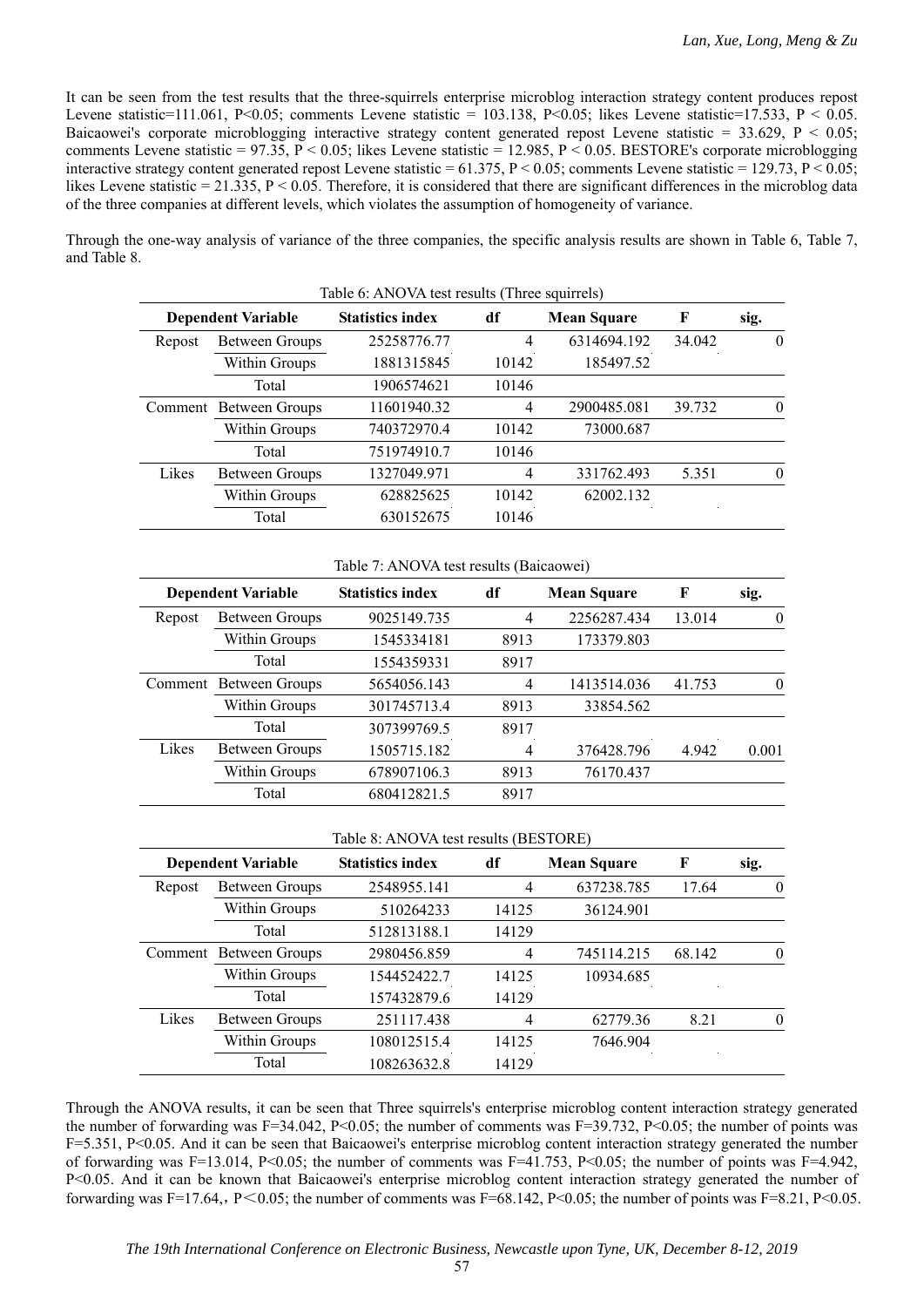It can be seen from the results that there are significant differences in the number of reposts, comments, and likes of the three microblog interactive content strategies at different levels, which requires further multiple comparisons, but at different levels. The data violated the homogeneity hypothesis of variance, so this study used four different comparative statistical methods: Tamhane test, Dunnett T3 test, Games-Howell test and Dunnett C test without assumption of homogeneity of variance.

The conclusions of the four sample tests by different sample companies are consistent. The Tamhane test results of three squirrels are shown in Table 9:

| Dependent | tactics        | tactics                 | Average     | <b>Standard</b> |                  | 95% Confidence |          |
|-----------|----------------|-------------------------|-------------|-----------------|------------------|----------------|----------|
| Variable  | (I)            | $(\mathbf{J})$          | difference  | error           | Sig.             | interval       |          |
|           |                |                         | $(I-J)$     |                 |                  | Lower          | Upper    |
| Repost    |                | $\overline{c}$          | $-9.637$    | 17.47           | 1                | $-59.24$       | 39.96    |
|           | $\mathbf{1}$   | $\overline{3}$          | 1.228       | 5.308           | $\mathbf{1}$     | $-13.66$       | 16.11    |
|           |                | $\overline{4}$          | $-4.922$    | 7.764           | 0.999            | $-26.73$       | 16.88    |
|           |                | 5                       | $-102.785*$ | 7.697           | $\boldsymbol{0}$ | $-124.34$      | $-81.23$ |
|           |                | 1                       | 9.637       | 17.47           | 1                | $-39.96$       | 59.24    |
|           | $\overline{2}$ | 3                       | 10.865      | 17.533          | 1                | $-38.91$       | 60.64    |
|           |                | $\overline{4}$          | 4.715       | 18.426          | 1                | $-47.46$       | 56.9     |
|           |                | 5                       | $-93.148*$  | 18.398          | $\boldsymbol{0}$ | $-145.25$      | $-41.05$ |
|           |                | 1                       | $-1.228$    | 5.308           | 1                | $-16.11$       | 13.66    |
|           | $\mathfrak{Z}$ | $\overline{2}$          | $-10.865$   | 17.533          | 1                | $-60.64$       | 38.91    |
|           |                | $\overline{4}$          | $-6.15$     | 7.906           | 0.997            | $-28.36$       | 16.06    |
|           |                | 5                       | $-104.013*$ | 7.84            | $\theta$         | $-125.97$      | $-82.05$ |
|           |                | $\mathbf{1}$            | 4.922       | 7.764           | 0.999            | $-16.88$       | 26.73    |
|           | $\overline{4}$ | $\overline{2}$          | $-4.715$    | 18.426          | 1                | $-56.9$        | 47.46    |
|           |                | $\overline{\mathbf{3}}$ | 6.15        | 7.906           | 0.997            | $-16.06$       | 28.36    |
|           |                | 5                       | $-97.863*$  | 9.673           | $\mathbf{0}$     | $-124.98$      | $-70.74$ |
|           |                | $\mathbf{1}$            | 102.785*    | 7.697           | $\boldsymbol{0}$ | 81.23          | 124.34   |
|           |                | $\overline{2}$          | 93.148*     | 18.398          | $\boldsymbol{0}$ | 41.05          | 145.25   |
|           | 5              | $\overline{\mathbf{3}}$ | 104.013*    | 7.84            | $\boldsymbol{0}$ | 82.05          | 125.97   |
|           |                | $\overline{4}$          | 97.863*     | 9.673           | $\boldsymbol{0}$ | 70.74          | 124.98   |
| Comment   |                | $\overline{2}$          | 8.816       | 6.486           | 0.855            | $-9.53$        | 27.16    |
|           |                | $\overline{\mathbf{3}}$ | 11.649      | 6.278           | 0.484            | $-5.99$        | 29.29    |
|           | $\mathbf{1}$   | $\overline{4}$          | $-2.77$     | 9.658           | 1                | $-29.93$       | 24.39    |
|           |                | 5                       | $-67.839*$  | 4.976           | $\mathbf{0}$     | $-81.77$       | $-53.91$ |
|           |                | 1                       | $-8.816$    | 6.486           | 0.855            | $-27.16$       | 9.53     |
|           |                | 3                       | 2.833       | 8.149           | 1                | $-20.11$       | 25.77    |
|           | $\overline{c}$ | $\overline{4}$          | $-11.586$   | 10.967          | 0.968            | $-42.41$       | 19.24    |
|           |                | 5                       | $-76.654*$  | 7.194           | $\boldsymbol{0}$ | $-96.93$       | $-56.38$ |
|           |                | 1                       | $-11.649$   | 6.278           | 0.484            | $-29.29$       | 5.99     |
|           |                | $\overline{2}$          | $-2.833$    | 8.149           | 1                | $-25.77$       | 20.11    |
|           | $\mathfrak{Z}$ | $\overline{4}$          | $-14.42$    | 10.846          | 0.869            | $-44.88$       | 16.04    |
|           |                | 5                       | $-79.488*$  | 7.008           | $\boldsymbol{0}$ | $-99.15$       | $-59.82$ |
|           |                | 1                       | 2.77        | 9.658           | 1                | $-24.39$       | 29.93    |
|           |                | $\overline{2}$          | 11.586      | 10.967          | 0.968            | $-19.24$       | 42.41    |
|           | $\overline{4}$ | 3                       | 14.42       | 10.846          | 0.869            | $-16.04$       | 44.88    |
|           |                | 5                       | $-65.068*$  | 10.148          | $\boldsymbol{0}$ | $-93.58$       | $-36.56$ |
|           |                | $\mathbf{1}$            | 67.839*     | 4.976           | $\boldsymbol{0}$ | 53.91          | 81.77    |
|           |                | $\overline{2}$          | 76.654*     | 7.194           | $\boldsymbol{0}$ | 56.38          | 96.93    |
|           | $\sqrt{5}$     | 3                       | 79.488*     | 7.008           | $\boldsymbol{0}$ | 59.82          | 99.15    |
|           |                | $\overline{4}$          | 65.068*     | 10.148          | $\boldsymbol{0}$ | 36.56          | 93.58    |
| Likes     |                | $\overline{c}$          | $-0.357$    | 25.495          | 1                | $-72.78$       | 72.06    |
|           |                | $\mathfrak{Z}$          | 37.061*     | 7.5             | $\boldsymbol{0}$ | 16.01          | 58.12    |
|           | $\mathbf{1}$   | $\overline{4}$          | 0.47        | 13.463          | 1                | $-37.38$       | 38.32    |
|           |                | 5                       | $-15.061*$  | 5.356           | 0.048            | $-30.06$       | $-0.06$  |
|           |                | 1                       | 0.357       | 25.495          | 1                | $-72.06$       | 72.78    |
|           | $\overline{2}$ | 3                       | 37.418      | 25.903          | 0.804            | $-36.09$       | 110.93   |

*The 19th International Conference on Electronic Business, Newcastle upon Tyne, UK, December 8-12, 2019*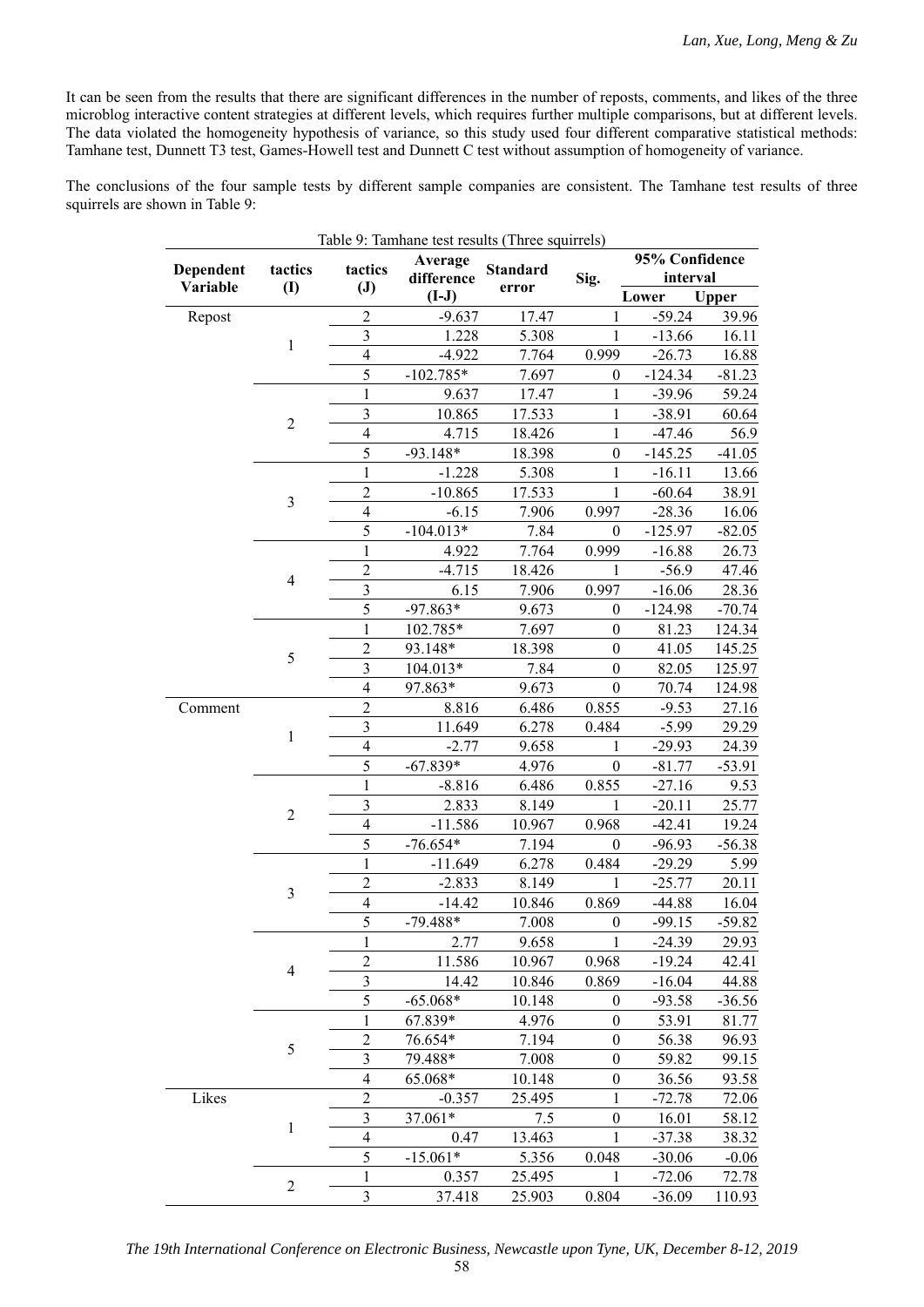|  |   | 4              | 0.828                                                    | 28.213 |          | $-78.94$  | 80.6     |
|--|---|----------------|----------------------------------------------------------|--------|----------|-----------|----------|
|  |   | 5              | $-14.703$                                                | 25.365 |          | $-86.78$  | 57.37    |
|  |   |                | $-37.061*$                                               | 7.5    | $\theta$ | $-58.12$  | $-16.01$ |
|  | 3 | $\overline{2}$ | $-37.418$                                                | 25.903 | 0.804    | $-110.93$ | 36.09    |
|  |   | 4              | $-36.591$                                                | 14.22  | 0.098    | $-76.54$  | 3.36     |
|  |   | 5              | $-52.122*$                                               | 7.045  | $\theta$ | $-71.91$  | $-32.33$ |
|  |   |                | $-0.47$                                                  | 13.463 |          | $-38.32$  | 37.38    |
|  |   | 2              | $-0.828$                                                 | 28.213 |          | $-80.6$   | 78.94    |
|  | 4 | 3              | 36.591                                                   | 14.22  | 0.098    | $-3.36$   | 76.54    |
|  |   | 5              | $-15.531$                                                | 13.215 | 0.936    | $-52.69$  | 21.63    |
|  |   |                | 15.061*                                                  | 5.356  | 0.048    | 0.06      | 30.06    |
|  | 5 | $\mathfrak{D}$ | 14.703                                                   | 25.365 |          | $-57.37$  | 86.78    |
|  |   | 3              | 52.122*                                                  | 7.045  | $\Omega$ | 32.33     | 71.91    |
|  |   | 4              | 15.531                                                   | 13.215 | 0.936    | $-21.63$  | 52.69    |
|  |   |                | * The significance level of the mean difference is 0.05. |        |          |           |          |
|  |   |                |                                                          |        |          |           |          |

At the level of significance of 0.05, on the one hand, the three squirrels enterprise microblog content interaction strategy number of repost, general knowledge (20.61), emotional communication (30.25), product interaction (19.38), corporate image interaction (25.53) and respectively P<0.05 for cocreation activities (123.39), with significant differences; On the other hand, under number of comments, general knowledge (50.77), emotional communication (41.95), product interaction (39.12), and corporate image interaction  $(53.54)$  were significantly different from those of cocreation activities  $(118.61)$ , P<0.05; Finally, under number of likes, there was a significant difference between  $P < 0.05$  for general knowledge (106.16) and product interaction (69.1), cocreation activities (121.22),  $P<0.05$  for product interaction (69.1) and cocreation activities (121.22).

The same method tests the effectiveness of Baicaowei and BESTORE's microblog interaction. Under the number of repost of Baicaowei enterprise microblog content interaction strategy, general knowledge and emotional communication, cocreation activities were P<0.05, significantly; emotional communication and general knowledge, product interaction, and cocreation activities were P<0.05, significantly; product interaction and significant communication, corporate image interaction, and cocreation activities were P<0.05, significantly; corporate image interaction and product interaction, cocreation activities P <0.05, significant. Under number of comments, cocreation activities and general knowledge, emotional communication, product interaction, and corporate image interaction were P<0.05, which was significant. Under number of likes, general knowledge and emotional communication, corporate image interaction were  $P \le 0.05$ , significantly; emotional communication and general knowledge, cocreation activities were P <0.05, significantly; corporate image interaction and general knowledge, cocreation activities were  $P \le 0.05$ , significantly.

Under the number of repost of BESTORE enterprise microblog content interaction strategy, corporate image interaction and general knowledge, emotional communication, product interaction, and cocreation activities were P<0.05, which was significant; the cocreation activities and the general knowledge, emotional communication, and corporate image interaction were P<0.05, which was significant. Under number of comments, general knowledge and product interaction, cocreation activities were P <0.05, significantly; it is worth noting that cocreation activities and other strategies are significant. Under number of likes, general knowledge and corporate image interaction, correlation activities were P<0.05, significantly; product interaction and general knowledge, coordination activities were P<0.05, significantly; corporate image interaction and general knowledge, cocreation activities were  $P \le 0.05$ , significantly.

The results show that there are differences in the effects of the spread of microblog content interaction strategies among the three leisure food companies. Companies need to pay attention to the differences in interaction effects under different strategies. It can be seen from the above results that cocreation activities generally have good interaction effects in enterprise microblogs, which means that enterprises have important significance in the application of task-oriented strategies.

# **Research Conclusions**

# **CONCLUSION AND RECOMMENDATION**

This paper studies the effects of microblog interactive content strategy of three representative leisure food enterprises. Through the statistical analysis of the research samples, the following specific conclusions can be obtained: First, there are differences in the types of microblog interactive content strategies among the three leisure food companies. From the research data, the three companies often adopt task-oriented strategies. When adopting microblog interactive content strategy, enterprises potentially enhance consumer attention and interaction through more product interaction and joint creation activities. Second, the study found that cocreation activities and other interaction strategies are often more significant in number of reposts, number of comments, and number of likes. Therefore, companies should give priority to the use of cocreation activities in order to achieve good interaction. The general knowledge in social strategies can also achieve better results. This may be because general knowledge conveys non-product information to users and enhances consumers' interest in understanding products. Third, as an Internet leisure food enterprise, the rational use of the interactive strategy of enterprise microblogging is